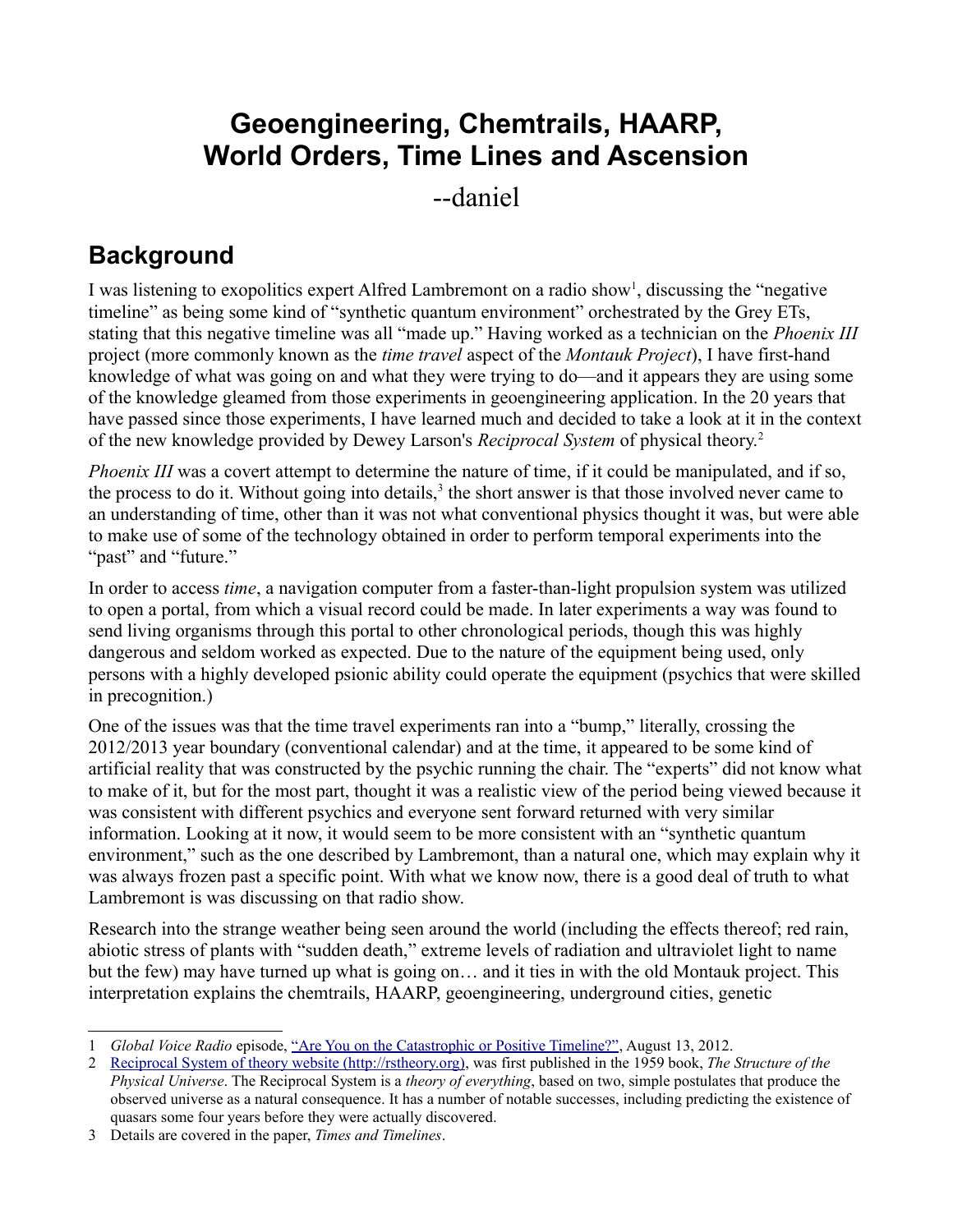engineering and even explains the timelines and the upcoming ascension to a higher density.<sup>[4](#page-1-0)</sup> These connections cannot be seen by conventional science, due to various misconceptions treated as fact.<sup>[5](#page-1-1)</sup> With the information in Dewey Larson's books, *Universe of Motion, Beyond Space and Time* and the follow-up articles by Prof. KVK Nehru on the nature of the stellar interior and the sunspots,<sup>[6](#page-1-2)</sup> what is going on starts to make a lot of sense. You think the politicians hide stuff—try scientists!

Most of the things going on are a reaction to a larger event. Find the cause, and the effect starts to make sense. So, let's start with the most obvious effect: *climate change*. And for that, we have to take a look at the single, largest effect on weather—sunlight—and where it comes from, the *sun*.

## **Stellar Evolution is Backwards!**

In *Reciprocal System* (RS) physics, Larson comes up with a better structure for the atom, based on the concept of *scalar motion*, and as a natural consequence of that structure determines two "destructive limits" for atoms: a *thermal limit* and an *age limit*. The thermal limit is the common limit used in thermo-nuclear reactions, but the age limit is *unknown* to conventional science and concerns the capture of charged, electron neutrinos by the atom that create isotopic mass.<sup>[7](#page-1-3)</sup> When the age limit is reached,<sup>[8](#page-1-4)</sup> an element becomes radioactive and explodes. When Larson applied those concepts to astronomy, he found a *different* mechanism for stellar combustion based on those limits. Combustion is based on exploding atoms—*fission*, not fusion—and that led to the conclusion that astronomers have the stellar (and galactic) evolutionary sequences *backwards*!

In *Universe of Motion*,<sup>[9](#page-1-5)</sup> Larson shows the consequences of what happens when you flip stellar evolution around, making red giants the *youngest* stars, and the blue giants the *oldest*.

Backwards evolution made for a perfectly logical and consistent pattern of evolution eliminating the need for a bunch of devices that conventional astronomy introduced to try to make sense of their interpretation; things like *dark matter*, *dark energy*, *black holes*, *quark stars*, *neutron stars*… when you put the sequence right, they all become just distinct stages in a single, consistent, stellar evolutionary process.

As a consequence to setting the stellar evolutionary sequence straight, some conclusions are different than popular belief:

- Stars start out as large dust clouds, condense into red supergiants, orange giants, yellow then white main sequence stars, then on up to blue giants, then supernova. The same process as heating up a piece of metal, from the initial red glow to where it gets blue-hot and breaks.
- Since stars are built from dust and debris as fuel, the more fuel available, the hotter the sun will get.

- <span id="page-1-1"></span>5 Some of the misconceptions being: the backward direction of stellar evolution, the omission of 3-dimensional time, the omission of the "cosmic sector" (the universe of antimatter), and the nature of radiation and x-ray emission.
- <span id="page-1-2"></span>6 [KVK, Nehru, "Glimpses into the Structure of the Sun"](http://reciprocalsystem.org/PDFa/Glimpses%20into%20the%20Structure%20of%20the%20Sun%20(KVK,%20Nehru).pdf) series; *Reciprocity* XVII, #2 (Autumn 1988), Part 1, "The Nature of Stellar Matter" and *Reciprocity* XVIII, #1 (Winter, 1988), Part 2, "The Solar Interior and the Sunspots."
- <span id="page-1-3"></span>7 Larson, Dewey B., *[Basic Properties of Matter](http://library.rstheory.org/)* [, Chapter 24,](http://library.rstheory.org/) "Isotopes."

<span id="page-1-5"></span>9 Larson, Dewey B., *[Universe of Motion](http://library.rstheory.org/books/uom/04.html)* [, Chapter 4,](http://library.rstheory.org/books/uom/04.html) "The Giant Star Cycle."

<span id="page-1-0"></span><sup>4</sup> We (the scientific underground), prefer *density* over *dimension* when describing the increased complexity of organisms, since the number of spatial (yang) dimensions does not change—the number of available temporal (yin) dimensions, does, resulting in a compaction that has properties similar to the physical concept of density.

<span id="page-1-4"></span><sup>8</sup> Larson calls it an "age limit" because atomic process is similar to aging. The capture of neutrinos is inevitable over time, and irreversible, so eventually the isotopic mass becomes greater than the structure of the atom can contain, and the atom "dies" by a temporal explosion that is viewed in space as radioactive emission.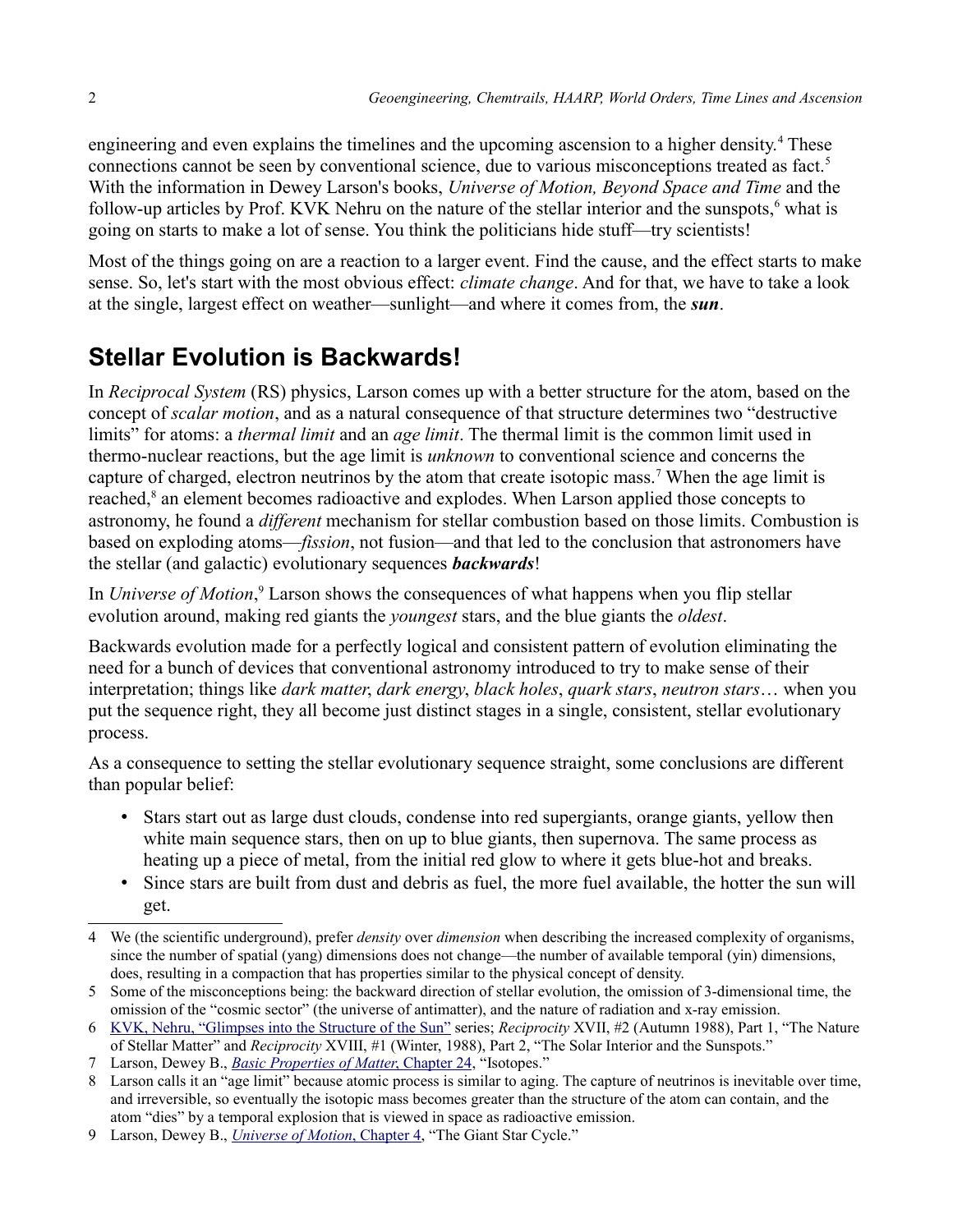- As David Wilcock has identified in the past, planetary moons are leaving "trails" throughout the solar system, indicating we've entered a dusty area of space. With all this dust and debris available for stellar fuel, the sun is *growing in size* and *getting hotter*, moving from a class-G (yellow) star to a class-F (yellow-white) star.
- Because our system of long-term dating is based on an assumption of radioactive elements being formed when the Earth was born—not being produced regularly—our system of geologic eras is drastically wrong. Astronomical events move thousands of times faster than assumed by astronomers. The planet and solar system are no where near as old as claimed and mankind has been around to see the sun "change" in the past.

When you consider these consequences from a corrected stellar evolution, one conclusion is obvious: global warming is not due to flatulent cows, but to the fact the *sun is getting hotter*, and will continue to get hotter.[10](#page-2-0)

#### **Sun Heats in Quantum Steps, not a Smooth Transition**

In the *Reciprocal System*, everything is quantized into discrete units. So is the case with the destructive limits… stars do not heat smoothly, but tend to stay at a specific temperature, then suddenly jump to a new temperature range as the magnetic ionization level increases (which controls the age limit). That is why we have a distinct color-temperature class system for identifying stars. The discrete jumps become very visible when you look at an H-R diagram with the correct evolutionary sequence, as stars move from red supergiants, to orange giants, to main sequence—distinct bars on the graph with few stars between them. The earlier stages of heating up takes bigger jumps than the later ones, so that is obvious here.<sup>[11](#page-2-1)</sup> Astronomers consider the giants to be separate from dwarfs because they do not realize the stars heat and condense in quantum steps—they assume a continuous change, so they miss the connection.

#### **Radioactivity: Accelerating to FTL Speeds**

Conventional understanding of radioactive elements needs some updating. In the RS, when you accelerate matter *past the speed of light* it becomes *radioactive*—it emits radio waves while it is throwing off particles. That's why they call it "radio active." It has to do with the fact that the zone of isotopic stability inverts when you cross the speed of light. Atomic explosions in the stellar interior are violent enough to push motion past the speed of light, something that *cannot* be accomplished by electromagnetic means in particle accelerators.

For example, take U-236. Uranium is element #92, so it's natural mass is 184 (twice the element number) and the remaining 54 units of mass are "isotopic mass," an accumulation of mass (neutrinos) that forms the 236 isotope. 184+52=236. Once U-236 is accelerated past the speed of light, the inversion takes place and the stable zone becomes  $184-52 = 132$ . The atom has to throw off 104 units of mass (2x52) to become stable at FTL speed. This throwing off of isotopic mass is *radioactive emission*.

<span id="page-2-0"></span><sup>10</sup> About 9 minutes in to Jesse Ventura's *Conspiracy Theory* television program, "Global warming" (season 1, episode 3), he interviews a reclusive "climate scientist" who has come to the same conclusion—it's the *sun*, not man, that is the cause of warming.

<span id="page-2-1"></span><sup>11</sup> Has to do with the way magnetic ionization affects elements as a  $2<sup>nd</sup>$  power function. With no ionization, elements up to 118 are stable. With unit ionization, everything from *uranium* up becomes radioactive—27 elements, which is current ionization level for Earth. At 2 units, everything from *gold* on up is radioactive—only 13 more elements added to the fuel source, and it diminishes from there.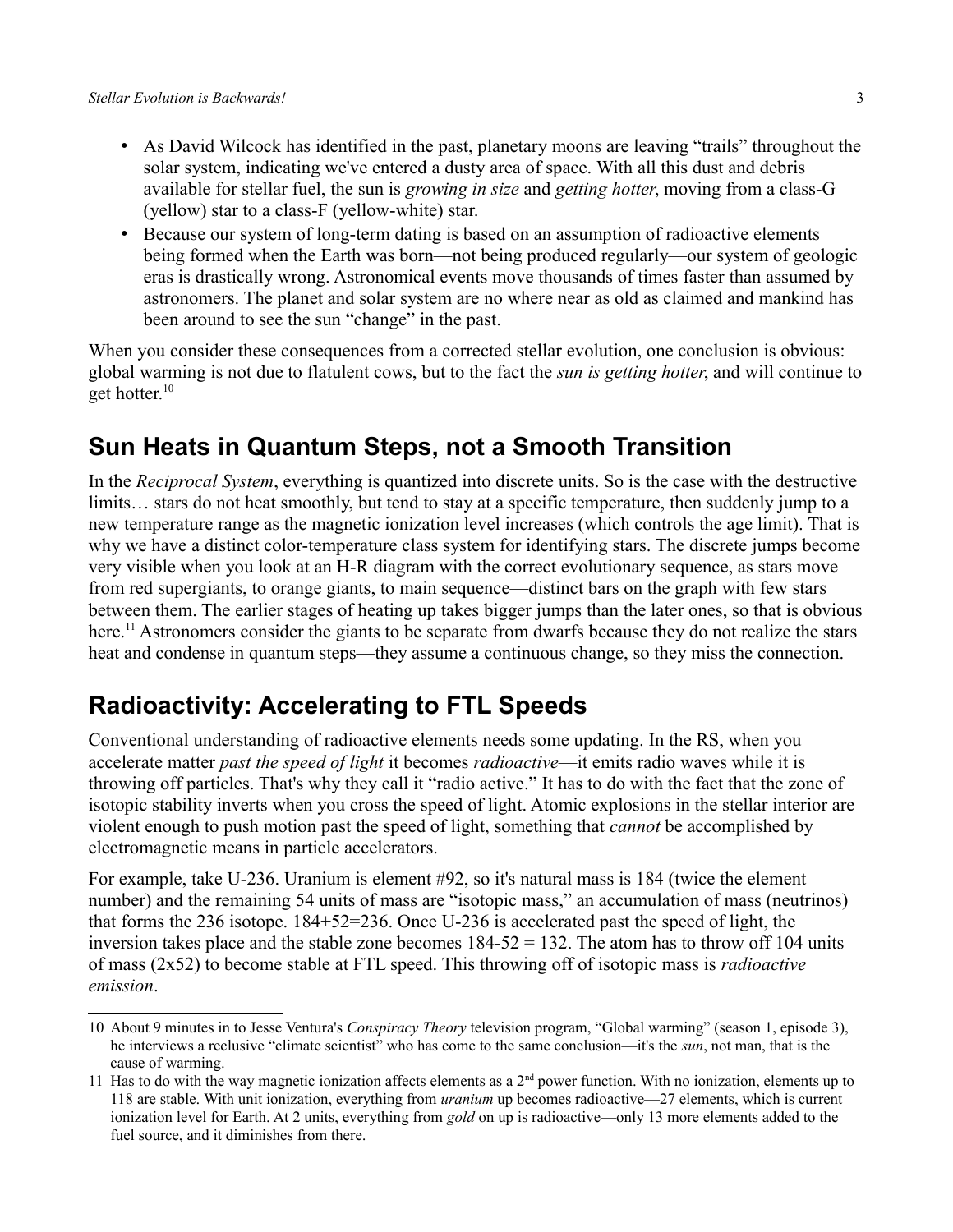If you think back to the days of Bob Lazar and his claims that UFO propulsion used element 115… well, 115 has a natural mass of 230 and an estimated mass of 288, meaning there are 58 units of isotopic mass. 115 is highly unstable at speeds less than light, but only has a mass of 172 at FTL speeds —*completely stable*. Pull it out of the reactor, though, and you'll be bombarded with x-rays to the point of glowing in the dark. This is why the FTL drives are *never* shut down. Which brings me to the reciprocal process—matter dropping from FTL to sub-light speeds.

# **X-Ray Emission: FTL to Sub-light Speed**

When high-speed matter drops below the speed of light, it must reacquire the isotopic mass it lost. In U-236, the FTL mass was only 132. When it drops back to sub-light speed, that mass must *increase* back up to 236 amu, which is kind of backwards radio-active emission on the other side of the speed of light boundary—the atom absorbs particles and *emits x-rays*, not radio waves, as it builds mass back. All elements dropping from FTL motion to sub-light will emit x-rays, and all astronomical x-ray emitters are demonstrating this process—including our sun.

The only sub-light speeds in the sun are in the photosphere. Once you get deeper inside, the magnetic ionization level is much higher and the age limit destructions are constantly accelerating matter to FTL speeds, which is why the lower layers of the photosphere are a radio source—it is the boundary to FTL motion. Every now and again, the sun burps<sup>[12](#page-3-0)</sup> and some FTL matter comes out from the core to the photosphere, immediately starts cooling and drops below the speed of light generating a burst of x-rays and a rapidly expanding plasma—a *coronal mass ejection*. Because of the reciprocal relation, FTL motion is *expanding* in time, so *compressing* in space. When it drops sub-light, that compression reexpands like a spatial explosion. So CMEs are a good indicator of how turbulent the core is at FTL velocities.

Now you know that the reciprocal process to radioactive emission is x-ray emission, and both have to do with crossing the FTL boundary (sub-light motion in 3D space to FTL motion in 3D time). FTL acceleration produces radioactivity; deceleration produces x-rays.

# **The Solar Transition**

Time to put pieces together… the sun is getting hotter from all the dust and debris the solar system is now experiencing.<sup>[13](#page-3-1)</sup> The increased fuel will increase the thermal destructive limit, which will cause a corresponding increase in magnetic ionization level, which will make more elements available for the stellar combustion process—the sun is going to get *brighter* and *hotter*. Initially, this will occur as bright flashes,<sup>[14](#page-3-2)</sup> like a mini novae, until sufficient material is available to hold the magnetic ionization limit at the next quantum step. At that time, the sun will *suddenly* jump up in stellar class, and remain there. (Well, "up" in the Reciprocal System, "down" in conventional astronomy, since they have it backwards.)

<span id="page-3-0"></span><sup>12</sup> Described in detail in Prof. KVK Nehru's paper, "Glimpses into the Structure of the Sun." See footnote [28.](#page-6-0)

<span id="page-3-1"></span><sup>13</sup> The reason for the excess dust in the solar system is not clear, but astronomers have known it was coming for over 50 years. New Agers have billed it as the *photon belt*, but it is more likely to be just nebular dust or a protostar that is intersecting the plane of our solar system. As our sun, part of the Sagittarius Dwarf, intersects the plane of the Milky Way, such occurrences are very probable.

<span id="page-3-2"></span><sup>14</sup> These bright flashes of the sun have been reported since 2010 at the higher altitudes, where the atmosphere is thinner and there is no pollution/smog layer. The increased intensity (flash) lasts for several minutes to several hours and tends to be laser-like, causing peculiar damage in a small area, such the sudden death of plants and trees (leaves are burned to a crisp) or the cracking of car windshields.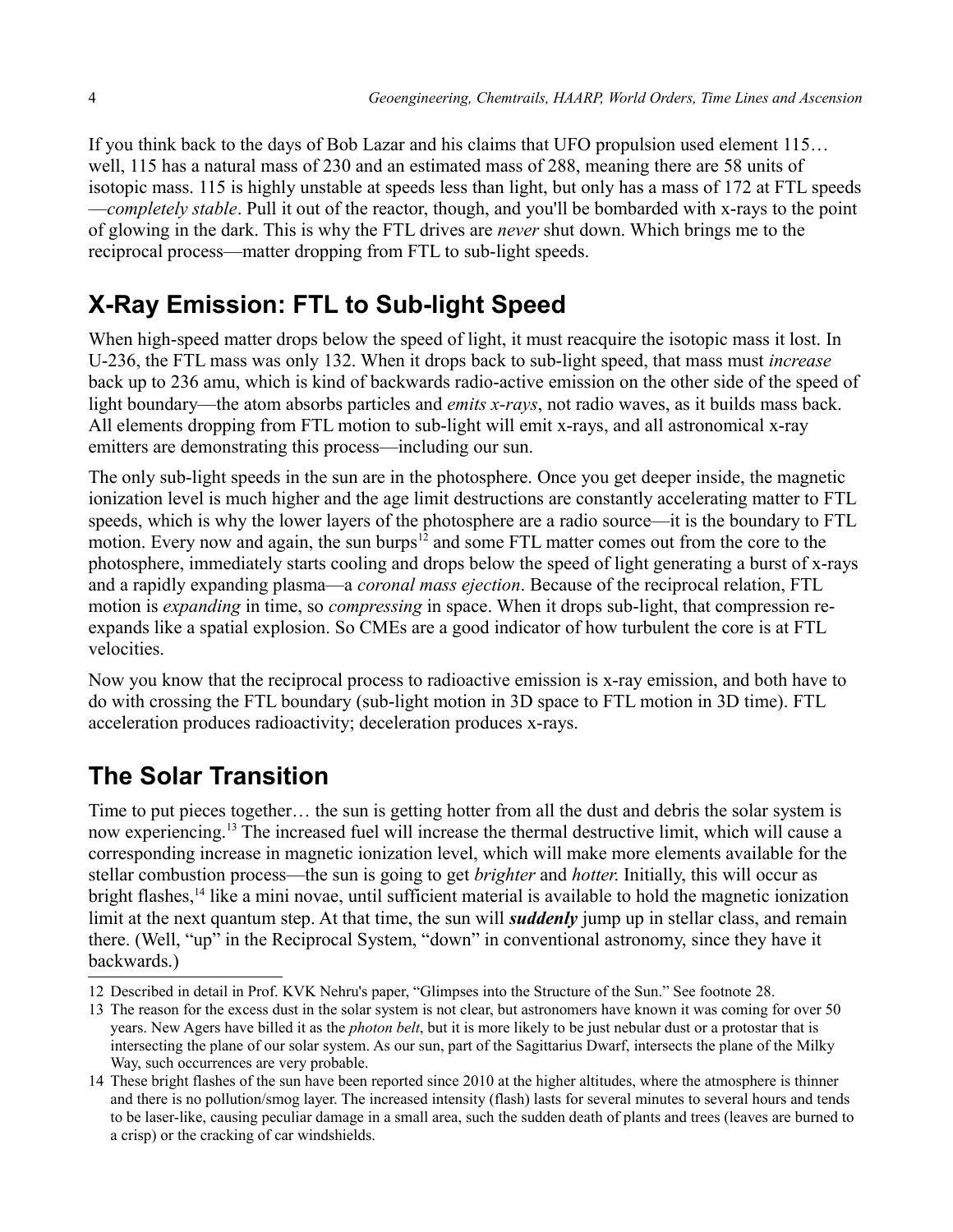The transition should be interesting. When the magnetic ionization level of the sun increases, it will be like throwing a cup of gasoline on the barbecue grill coals—a burst of flame and thermal activity, so much that it will move the thermal speeds past the speed of light. This "inverse thermal emission" actually occurs frequently on a small scale and is documented in detail in Prof. KVK Nehru's paper, *Glimpses Into the Structure of the Sun: The Solar Interior and the Sunspots*, and is the reason that sunspots are dark and appear cool. Inverse (FTL) thermal motion is super-hot, so hot that it *appears* cold and the region of the sun where it takes place goes dark, as in the sunspot umbra. There are already indications of this beginning to occur.<sup>[15](#page-4-0)</sup> Except this time, the whole sun will become an "umbra"—there should be a bright flash, like a nova flare, when the gas hits the fire (additional elements suddenly being available for fuel from the jump in magnetic ionization), then the sun will *go dark*, like it went out. But only for a short time, until the initial burst of new fuel has burned up and the sun returns to the zone of stability. Like most things, this has happened before<sup>[16](#page-4-1)</sup> and will happen again.

Also recall the radioactive transitions. When the magnetic ionization increases, there will be a huge burst of radio waves as the material is accelerated FTL, along with the nova flare. The sun will go dark —FTL motion—and when it starts to light up again, there will be a huge burst of x-rays from the sun, and the possible ejection of a great deal of matter from the surface of the sun, due to the re-expansion of FTL thermal motion back to sub-light speed.

#### **Post-Transition**

After the transition is complete, the sun will be physically larger, brighter (more white than yellow) and hotter than before—and it is going to stay that way. One would think that this situation would make the inner planets go up like marshmallows burning on the campfire. But curiously, that is not the case. Seems that whoever designed stars and planets considered this, and used the energy of transition to aid in the further evolution of life.

What will happen is that, due to the increased FTL motion in the sun, the gravitational balance of the solar system will change. FTL motion is anti-gravitational, so the sun will literally push the planets further outward in their orbits in compensation—the year will get longer.<sup>[17](#page-4-2)</sup> Being further from the sun, the planet will survive and establish a new ecosystem—but a different one.

The changes in the sun will also produce changes in the planets, particularly the electro-magnetic alignment of the poles. As has been noted in geologic records, the north and south poles of the planets have been in various locations across the globe—not because the poles are moving, but because the crust of the planet is moving relative to the mantle and core. There is also a high degree of probability that the even will trigger a "core flare", and expansion event of FTL matter in the core dropping to sublight speeds and causing the crust of the Earth to expand and open at tectonic boundaries, eventuating in more surface area and a drop in ocean levels as compensation.<sup>[18](#page-4-3)</sup>

In my opinion, this solar transition is the "harvest" or "ascension" to a new state for life on Earth—not just man—*all* life on Earth. All the physical properties get "kicked up a notch," as Emeril would say, commonly known as a "higher density" or a "higher dimension."

<span id="page-4-0"></span><sup>15</sup> [NASA spots giant, triangle-shaped dark spot on sun](http://www.ufo-blogger.com/2012/03/nasa-spotted-gigantic-triangle-shaped.html)

<span id="page-4-1"></span><sup>16</sup> Mythological references to "three days of darkness" may have their origin here.

<span id="page-4-2"></span><sup>17</sup> This has been recorded in mythology as occurring a number of times, from the 260 days, to 360, to our current 365 day year.

<span id="page-4-3"></span><sup>18</sup> Peret, Bruce, ["At the Earth's Core: The Geophysics of Planetary Evolution"](http://reciprocalsystem.org/PDFa/At%20the%20Earth), *Reciprocity* XXVII, № 1 (Spring, 1998).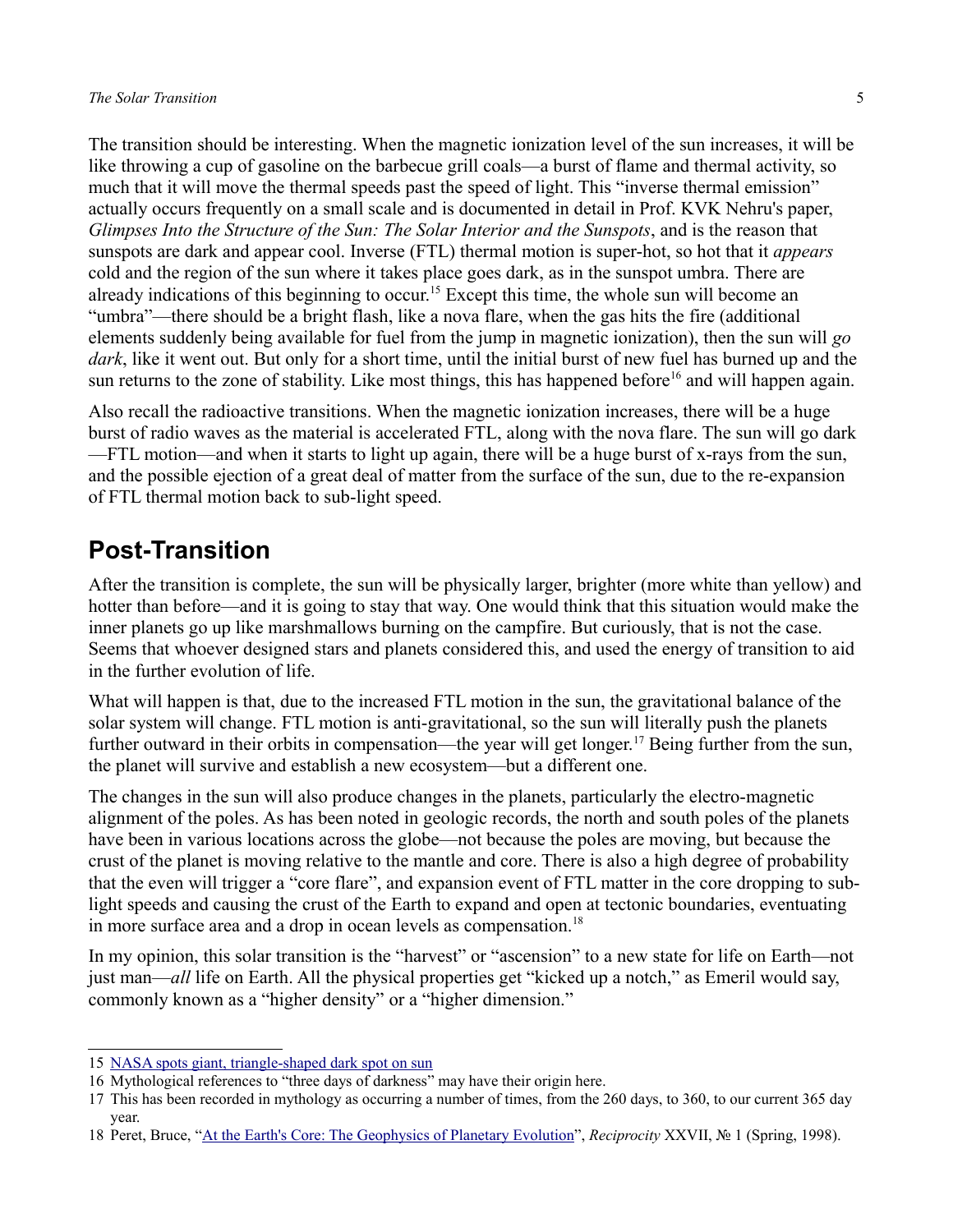# **A Hot Time in the Old World, Tonight**

If you were NASA, the *National Aeronautics and Space Administration*, or the "powers that be" and knew the sun was constantly getting hotter,<sup>[19](#page-5-0)</sup> but did not know the specifics because you listened to conventional scientists with their backwards stellar evolution, what would you be likely to do? Obviously, come up with a long-term strategy to deal with the excess heat. Back in the 1950s, a study was made on such a possibility and came up with three alternatives:

- 1. Use nuclear weapons to blow holes in the upper atmosphere to let the increasing heat out,
- 2. Create huge, underground cities to live in until the sun stabilized, or
- 3. Get the heck off of Earth.

The first one was a bit preposterous and could not be pulled off without public knowledge, so they started the  $2<sup>nd</sup>$  and  $3<sup>rd</sup>$ .

The underground bunker approach was simple enough, as one of the features of HAARP<sup>[20](#page-5-1)</sup>, the *High Frequency Active Auroral Research Program*, was that it was able to probe well beneath the surface of the earth looking for oil and minerals resources, but also identified large caverns that would make excellent cities for them to stockpile and ride out the transition in comfort.<sup>[21](#page-5-2)</sup> Construction of these underground bunkers has been in progress for decades, and *Alternative 2* is nearing completion.

NASA came into existence shortly after this report was issued; some believe as a direct consequence of *Alternative 3*. Their mission was to find out what was "out there," and what they found was that mankind is not going anywhere else, any time soon.<sup>[22](#page-5-3)</sup>

With *Alternative 3* not viable and knowing they would be stuck here with the rest of us, and not particularly wanting to live underground all their lives, they needed to come up with a way to make their Utopia on Earth… and that is *geoengineering*. Change this planet to be resistant to the solar changes they knew were coming and keep their corporatocracy<sup>[23](#page-5-4)</sup> going.

## **Geoengineering: Customizing the Planet**

First thing they had to deal with was the sun getting a lot brighter from the combustion of dust and debris, now present in significant quantities in the solar system. They needed to come up with a way to create a "global dimming" effect to block off this bright light. Aluminum, a nice, lightweight and very abundant element, works rather well for that as most of our mirrors today are coated with aluminum (not silver). Nanoparticles, distributed in the tropopause (about  $7$  miles up<sup>[24](#page-5-5)</sup>), would increase the albedo

<span id="page-5-0"></span><sup>19</sup> Larson gave many lectures to NASA back in the 1960s when they were trying to get into space—so highly probable they know what is going on; at least in the upper echelon.

<span id="page-5-1"></span><sup>20</sup> After discovering that the ionosphere reacted strongly to HAARP transmissions, the project was militarized (see US Patent 4,686,605, "Method and apparatus for altering a region in the earth's atmosphere, ionosphere, and/or magnetosphere") and can now create ionospheric lenses that can be used to focus the sun's rays on a specific area, causing a localized rise in ground, ocean or atmospheric temperatures. This updraft creates a low pressure system at low altitudes and a high pressure system at high altitudes, and can be used to modify the flow of weather patterns.

<span id="page-5-2"></span><sup>21</sup> Alex Jones of [InfoWars.com](http://infowars.com/) reported these underground cities are large enough for 80,000 people with supplies for 30 years.

<span id="page-5-3"></span><sup>22</sup> What they found "out there" will be addressed in a separate paper. Mankind is far from alone and not well received.

<span id="page-5-4"></span><sup>23</sup> *Corporatocracy* is the rule by corporations.

<span id="page-5-5"></span><sup>24</sup> The aircraft observed dumping "chemtrails" are normally at 35,000-40,000 feet—6½ to 7½ miles.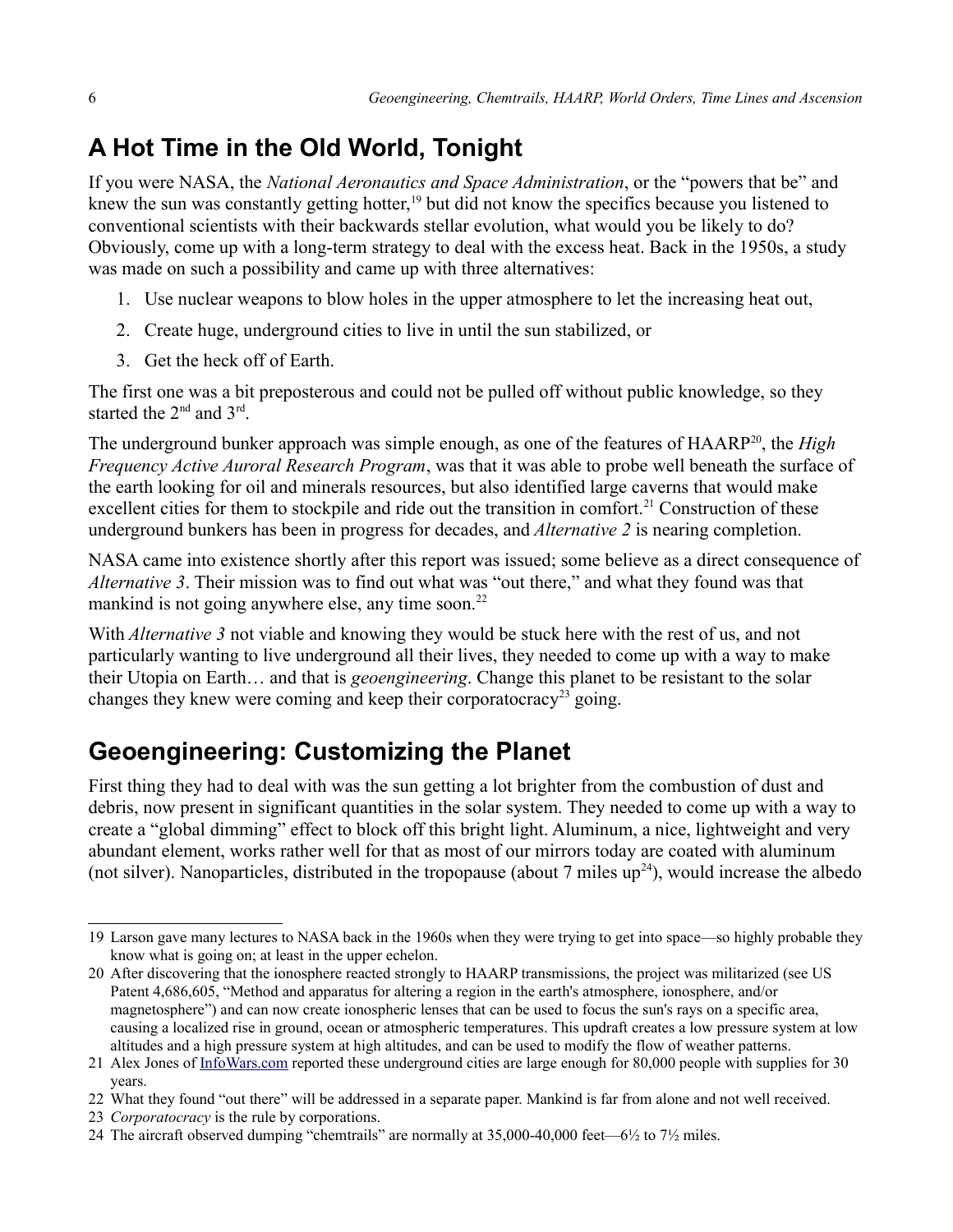of the Earth and turn the upper atmosphere into a partially-reflecting mirror.<sup>[25](#page-6-1)</sup> This has the result of "global dimming" on the surface.

Next problem is the x-ray bursts. The Van Allen belts protect the Earth from most particulate radiation that comes from CMEs, but that magnetic field barely slows down x-rays. Fortunately, back in the 1950s a technology came available that had to address a similar problem—the *Cathode Ray Tube*, or CRT. CRTs were a large x-ray emitter, pointed right at the person watching the screen. To get this technology out, they had to develop something to block x-rays but not interfere with the picture. They tried lead, but after being bombarded with x-rays for a while, a lead film turned brown and messed things up. It was OK for the sides of the tube, but not the picture screen. Searching around, they found a couple of oxides that did an excellent job at blocking x-rays and stayed viable for a long time without browning out. That was a combination of *barium* and *strontium*. [26](#page-6-2)

They also expect huge particulate radiation from both the CMEs and the solar heat-up, so they looked for a way to increase the magnetic flux in the upper atmosphere, which as been popularized now as "magnetic reconnection"—not a natural phenomenon. Aluminum, barium and strontium are paramagnetic and what was really needed was a ferromagnetic material… how about another popular metal, like *iron*? Might make the sky and rain turn a bit reddish on occasion from iron oxide, but you could just say the people who saw that were crazy. And so what if thunderstorms got massively more violent from the conductive metals in the atmosphere (super-cell storms). People don't pay attention to things like that, right? $27$ 

So they developed a technique to disburse aluminum, barium, strontium and iron in the stratosphere using the  $10,000+$  aircraft<sup>[28](#page-6-0)</sup> that are in the sky, every hour of every day. All they had to do was develop an aerosol and fuel additive, and "let 'er fly" to "git 'er-done." Couple the aerosol dispersion system with a GPS (Global Positioning System) and you can even control precisely where the chemicals get dumped, without the pilots ever realizing anything is happening.

Now if you look at chemtrail fallout in snow, ice and rain… what do you find? Aluminum hydroxide, barium oxide, strontium oxide and iron oxide. The same elements listed on climate modification and geoengineering patents. What a coincidence.

As to the question of "global warming"… yes, the planet *is* heating up. However, due to the global dimming<sup>[29](#page-6-4)</sup> created by the chemtrail project, that heating up actually turned to a bit of cooling for a short time, causing conspiracy theorists to say the whole global warming thing was a farce. But if you've been outside lately, it is *obvious* that the sun is significantly brighter than it used to be, particularly at the higher elevations. And the chemtrail sunscreen is failing, though they constantly double efforts to reinforce it.

The experts are well aware of the sun becoming brighter and hotter, but you can't get the sun to pay "carbon taxes" for causing global warming. But if "man" is the source of the global warming, then

<span id="page-6-1"></span><sup>25</sup> Could not make it orbital, as solar radiation would vaporize aluminum and blow it away with the solar wind.

<span id="page-6-2"></span><sup>26</sup> They use to list CRTs as highly toxic because of this—if you broke one you had to make sure not to touch the broken glass, as it was considered poisonous.

<span id="page-6-3"></span><sup>27</sup> Abundant iron provides a generous growth medium for ferrous-feeding bacterias, particularly MAC (*mycobacterium avium complex*), which is the cause of many respiratory problems these days. Just a convenient side-effect for the pharmaceutical companies to profit on.

<span id="page-6-0"></span><sup>28</sup> [http://planefinder.net/,](http://planefinder.net/) which tracks every plane with a transponder—the volume of air traffic is amazing, to say the least.

<span id="page-6-4"></span><sup>29</sup> Global dimming on Wikipedia here: [http://en.wikipedia.org/wiki/Global\\_dimming](http://en.wikipedia.org/wiki/Global_dimming) for some propaganda on global dimming, but right now, about 20% of the sunlight is being blocked.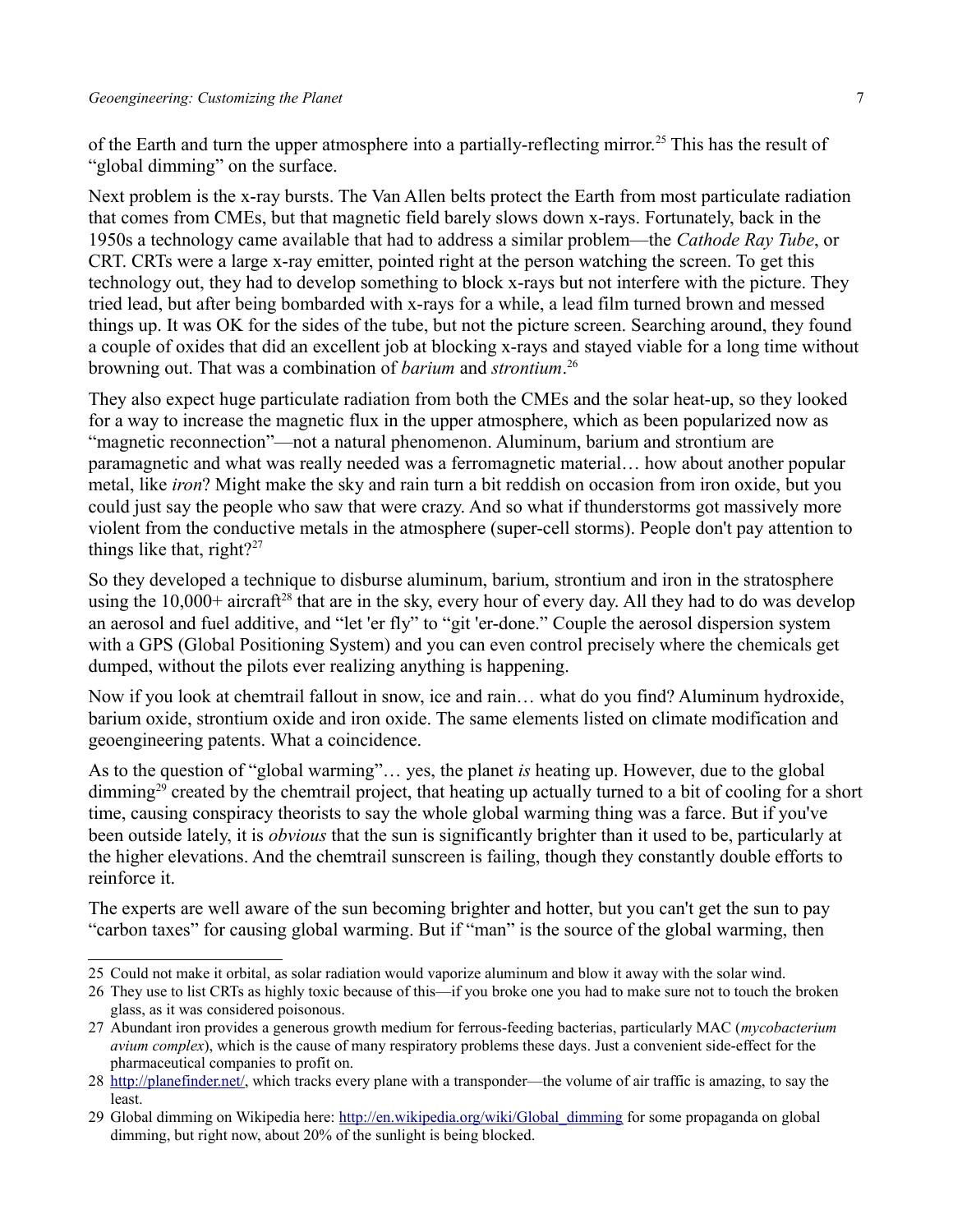you've got yourself one major cash cow with carbon taxes, environmental research, cleanup, breathing taxes, drinking taxes, waste reclamation taxes… to paraphrase Carl Sagan, "billions and billions" of bucks.

The initial geoengineering work was to block the solar changes and was just a temporary solution until the solar transition completed. But, like good humanitarians, the globalists saw a different picture… what if they destroyed the natural cycle and introduced an artificial one? One that they were the *sole supplier* for? And the only way you could survive was to pay through the nose.

## **Geoengineering and GMOs**

The globalists have always profited on the pain and suffering of others, and this is no exception. They did not bother to put much research into the "side effects" of dumping millions of pounds of these elements in the atmosphere—they only considered the immediate need to protect from the solar transition and figured they could take care of the side effects later on. But here was a major opportunity in the form of disasters, pain and suffering.

A couple of the major side-effects were *drought* and *superstorms.* One cannot tip the seesaw, without having extremes.

Drought occurs in the areas that are being heavily seeded, as these nanoparticles in the upper atmosphere form condensation nuclei for rain—but there are *so many* nuclei, they never condense sufficient water on them to get heavy enough to fall out of the sky, at least not right away. They just stay up there as water vapor, drifting with the air currents, creating drought conditions below. Given enough exposure to moisture over time, they will condense sufficiently to form rain. Due to the significantly higher volume of nuclei, will have a much higher "rain density" than a natural storm, so when it rains, it *pours*—the superstorm. This creates an unnatural dichotomy; upwind you will have drought, downwind you will have excessive rain.

Also, nanoparticle vapor could be knocked out of the sky with an application of RF energy to shake things up a bit and cause condensation and rain. Thermal vibration causes collisions, and collisions have the tendency to merge particles. Experiments along this nature has been conducted by Arco Power Technologies<sup>[30](#page-7-0)</sup> over the years for weather modification that resulted in HAARP, which had all the tools to do this. These metals in the upper atmosphere made it incredibly simple to control the weather, planet-wise. If you control the weather, you control the world.

Controlling the world through weather has its own side-effects, particularly since it tends to poison all the life on the planet. In order to keep things going—and under their control—the genetic makeup of life had to be altered to be tolerant to the new, planetary climate—particularly aluminum and barium (natural strontium is actually beneficial—makes better bones than calcium).

One of the things that must be kept in mind is that this started in the 1950s. It has been in progress for some time and if you think all those cattle mutilations were done by ETs with anal probes, think again. Cows have blood and organs that are compatible with *homo sapiens*. Great for genetic experimentation. Once the basics were worked out, they moved to humans, trying to find a better genetic design for man

<sup>30</sup> *APTI, Inc.*, the company that built HAARP, is assignee on patents, such as:

<span id="page-7-0"></span><sup>5,202,689:</sup> *Lightweight focusing reflector for space*,

<sup>5,041,834:</sup> *Artificial ionospheric mirror composed of a plasma layer which can be tilted*,

<sup>4,999,637:</sup> *Creation of artificial ionization clouds above the earth,*

<sup>4,873,928:</sup> *Nuclear-sized explosions without radiation.*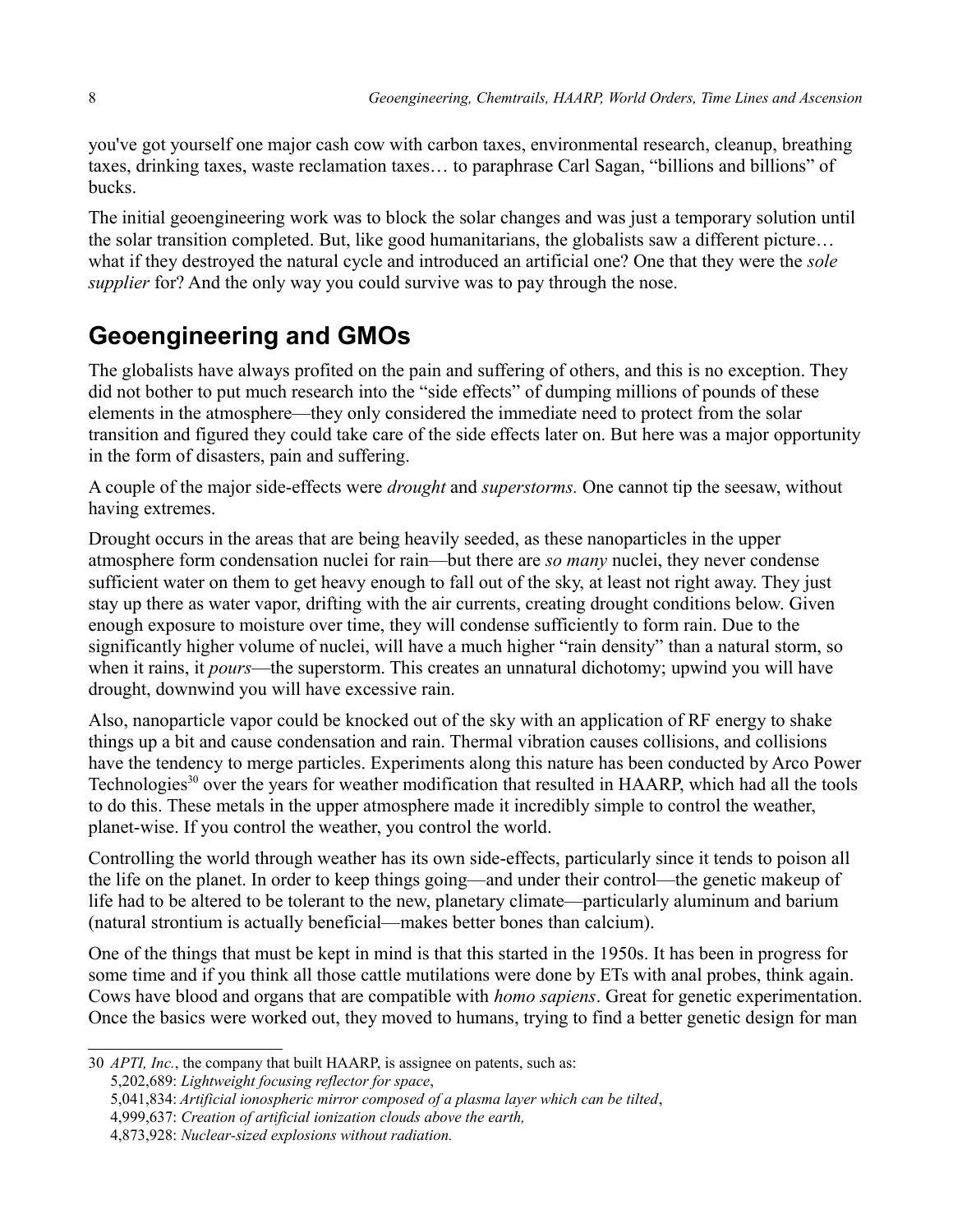to live in this new, artificially-created environment that will continue to exist after the solar transition. This gave rise to all the UFO stories about human-alien hybrids. It was all just part of the genetic engineering that had to go hand-in-hand with the geoengineering.

If you look at all the weird UFO stuff going on over the last 60 years, most of it was nothing more than steps towards the focus of creating an artificial world and artificial population, to continue  $3^{rd}$  density life on the Earth after the solar transition.

And it was not just people. Long-term food sources had to be adjusted to remain viable in the artificial environment, and that's where your good friends at Monsanto came in with their drought-resistant, toxic chemical resistant, GMO foods. Sure, experiment with the mass population to find the good strains for the people who deserve them. And make sure you have HIPAA and "health care" to get all that genetic data back to the computers, to determine what worked and what didn't. After all, they're not collecting mountains of medical data, they are protecting your privacy!

They are really quite happy now with their little, artificial empire and are engaging in all the stalling tactics they can. The solar transition is already under way and all they have to do is keep the masses distracted long enough for the good stuff to start so they can lock themselves away in their underground bases and let the rest of us burn.

Or so they think. To quote Dr. Malcolm from *Jurassic Park*… "Life will find a way…"

#### **ELE and Ascension**

*Extinction Level Events*, ELEs, are not an "end," but simply a time of change. Happens all the time in nature. Happened with dinosaurs, the hominids, uncountable millions of insects, bugs and varieties of plant life. Recent summaries say that the number of species going extinct has increased 1000-fold, compared to a century ago. But they aren't just disappearing… they are evolving. And that is what is supposed to be happening with mankind and the other intelligent life forms of Earth. (Humans are only the *dominant* species, not the only intelligent one.)

If the globalists had not started messing around with geoengineering and genetics some 50 years ago, humanity would have already been in the transition phase to a more complex form of life—a "higher density" expression of consciousness. All the GMO foodstuffs we are exposed to on a daily basis, combined with the chemicals used in climate modification, has delayed certain natural processes from being initiated.

In Dewey Larson's book, *Beyond Space and Time*, he discusses the "life unit," the origins of the living cell and the biological level of existence.<sup>[31](#page-8-0)</sup> One of the more salient points concerning biological structure is that it *mimics stellar behavior*—life is composed of a stable combination of matter and antimatter (antimatter being called "cosmic matter" in the *Reciprocal System* that exists in 3 dimensional time). This linkage also has its sub-light (spatial body) and faster-than-light components (temporal mind or soul), and even continues one step beyond that into the realm of ethics and metaphysics—hence Larson's title, *Beyond Space and Time*.

Life has remarkable similarities to the various stages of stellar evolution observed by astronomers, when the evolutionary direction is corrected. Stars are born from a cloud of dirt make a body, the infusion of a soul as the compression of matter reaches faster-than-light motion, and its eventual death in the glory of a supernova. Life can be thought of as twin suns, one in space and one in time, linked

<span id="page-8-0"></span><sup>31</sup> Larson, Dewey B., *Beyond Space and Time*, pp. 70-88.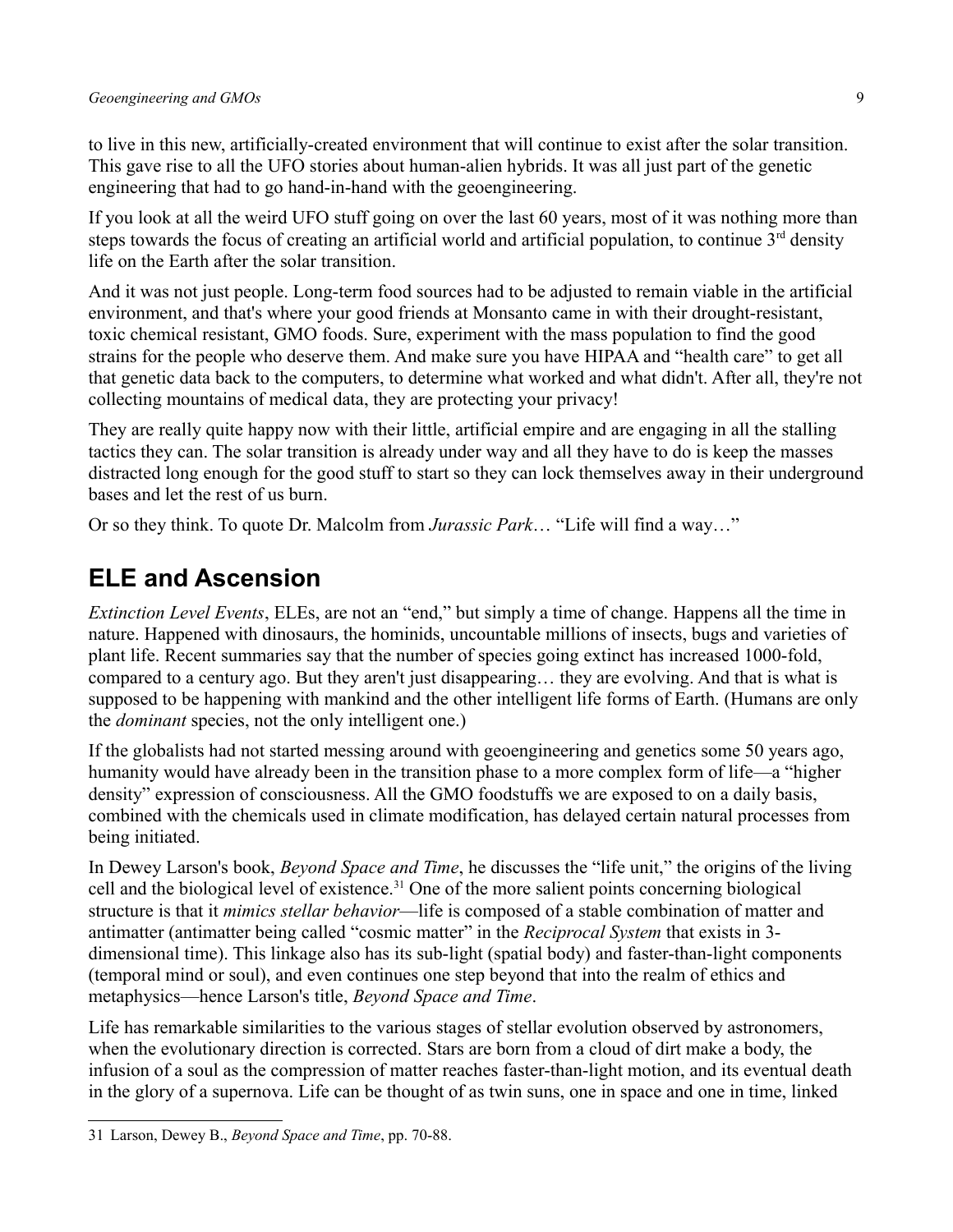together in a controlled explosion of energy, such that all the thermal extremes cancel each other out. As Delenn from *Babylon* 5 stated, "we are star stuff"<sup>[32](#page-9-0)</sup> and are inexorably tied to the stellar and planetary processes of the solar system. We have scratched the surface of these associations with concepts such as astrology and metaphysics, but only scratched.

The problem that has arisen is that for the last 50 years or so we've been blocked off from our genetic inheritance by geo- and genetic engineering. The proper signals to do a "life unit upgrade" were not received when they should have been, kind of like those people at the gym that wear headphones and don't see the basketball bouncing towards their face, despite people yelling to "look out!" Ker-smack, and they are totally caught by surprise.

Time to rip the headphones off of people, and let them hear the warning signs—and the signal to "upgrade" their psyche. There is still hope, but I don't mean from ETs…

# **Resetting Genetic Modifications**

I have been doing some of my own, anti-GMO experimenting to see what it would take to get a "terminator seed" to germinate, based on the concepts discussed with David Wilcock in 2005, regarding the Russian "torsion fields" experiments to modify DNA. And I have had some success. Genetically-modified organisms, when exposed to a torsion field broadcasting "heritage seed" DNA, literally throws out the artificial changes and reverts *back* to the original DNA coding and germinates. Only about 15% success at the moment, but the important point is that it *does work.* And the seeds produced continue to germinate on their own. This, alone, gives me hope that if the artificial conditions being imposed on the planet were removed, life would quickly revert back to its "factory defaults," pick up the proper signals, and begin the upgrade process—what is called "ascension." After all, the Earth's core is the largest torsion field generator in existence on this world—someone just needs to push the "reset" button.

Geoengineering *requires* genetic modification to keep the status quo. If removed, nature will reassert itself and start the process of healing. The altered atmosphere and genetically modified organism are seen by nature as an *injury* and *disease*—and it can, and *will*, treat those injuries and kill the disease when given a chance.

The globalists must keep inflicting injury to the ecosystem in order to retain control of it. If they don't, they'll lose control of it and it will start to revert to what it should be.

## **Time Lines**

About these negative and positive time lines that Lambremont and others are talking about… Having worked so much with the idea of a reciprocal relation between space and time, and it's Eastern counterpart, yin-yang, these negative and positive time lines need to be considered two *aspects* of the evolutionary process. It isn't going to be one or the other, it is going to be *both*.

The solar transition must occur, as it is a completely natural process that is observed all over the universe. It just needs to be understood that when the sun evolves, the life associated with it also evolves—the life on all its planets, moons, and everything inbetween.

What is being called the *negative* time line is the one the globalists want, their artificial environment with total control. If one remains  $3<sup>rd</sup>$  density after the solar transition, that's exactly what they are going

<span id="page-9-0"></span>32 A paraphrasing of a notable comment by Carl Sagan.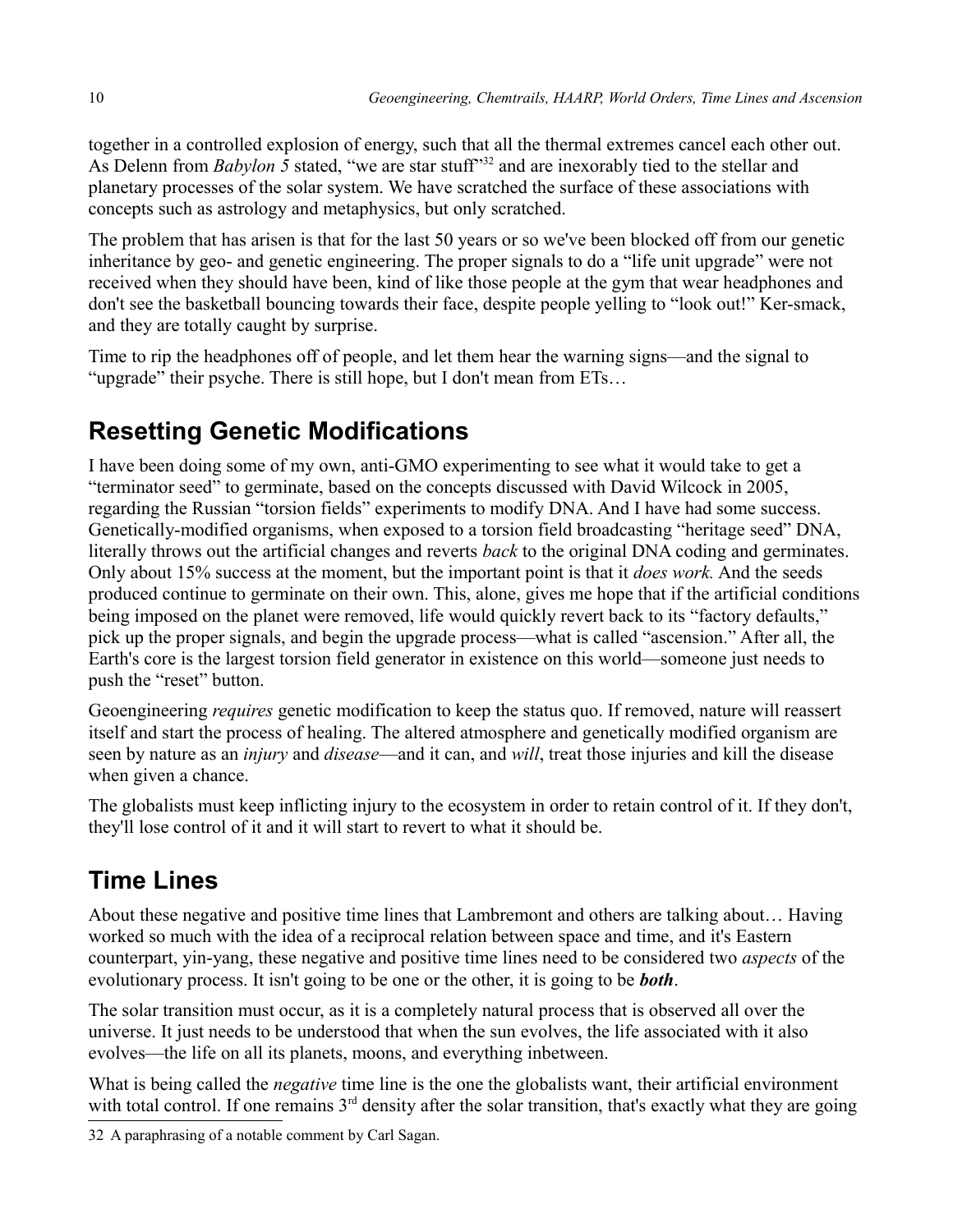#### *Time Lines* 11

to have to have in order for 3rd density life to continue on Earth, as the conditions they are preparing for will actually exist—*but only in 3<sup>rd</sup> density*. And odds are, they won't last long, and the remaining 3<sup>rd</sup> density life on Earth will either die out, or have to be relocated to another world. (It is fear based, and they could certainly use a shoot-out between the "good guys" and the banksters to get that going. People living in fear will be stuck in  $3<sup>rd</sup>$  density.)

The positive time line is the one of ascension, moving to  $4<sup>th</sup>$  density and beyond. The solar transition provides the energy needed to push life forward in its evolutionary process. Granted, with Larson's research I can identify the mechanics behind it, all the way through the biological stages. But that is actually unnecessary once the evolutive connection becomes evident. The sun evolves, which caused the planets to evolve, which causes life to evolve. Everybody wins.

To a person going *with* the process, all they see is growth and improvement. To those left behind, they see chaos and destruction. You can be clobbered by a big wave on the ocean, or grab your surf board and have a great time riding it out. It is a personal choice.

The difficulty faced by the ecosystem of Earth is the unnatural tampering at a critical time. They may be able to mess up the atmosphere and genetics on the surface of the planet, but they still cannot touch the inner workings. And that is what people need to do—get back in touch with the planet, as a living, intelligent entity.

My working with plants and animals here have proved to me, beyond all reasonable doubt, that a reconnection to Earth initiates the transition and ascension process, regardless of what the globalists are doing. It puts us back on the positive growth line. I've literally resurrected burned-out trees from abiotic shock, which are now green and thriving in the new environment *without* genetic modification. In extreme drought and excessive heat, I still have squash plants about to invade the next county. No GMO needed, though a little "Miracle Grow" *was*, if you get the double entendre.

## **Epilogue**

Like almost every aspect in our society, it still comes down to a "natural" versus "artificial" condition, whether it be a natural person versus an artificial, "corporate" person, real money versus fiat currency, or a natural, evolutionary world versus an artificial, 3D slave society.

I know there is a lot of talk about divine intervention, ETs, angels and whatnot coming to "save us"… sit back, the Calvary is coming. Being of Cherokee descent, that never sounded very good to me. But all mankind really needs is an anti-globalist inoculation, so these monsters dry up and blow away. I won't call them human, because after what I've seen at Montauk, I don't believe they are.

Personally, I don't want ETs intervening in our society, dumping their version of "absolute truth" on us. One thing I've learned in my life is that nothing is "absolute"… everything is measured relative to something else. It cannot be absolute truth, just truth relative to what the ETs have accepted as truth.

What bothers a lot of people is that many of us have spent most of our lives looking for truth, and now some alien is going to drop by and hand us a copy of *The Universe for Dummies*, which will do nothing more than make us feel like our entire life was wasted. I don't mind a few pointers, but *I want to do the work for myself*.

Now if the ETs want to come by with a big vacuum and suck off all the parasites that have retarded human consciousness and evolution, I'll be the first to shake their hand, claw, tentacle or whatever. But I don't really want to get rid of a world order, just to have it replaced by a stellar order, reeducating and